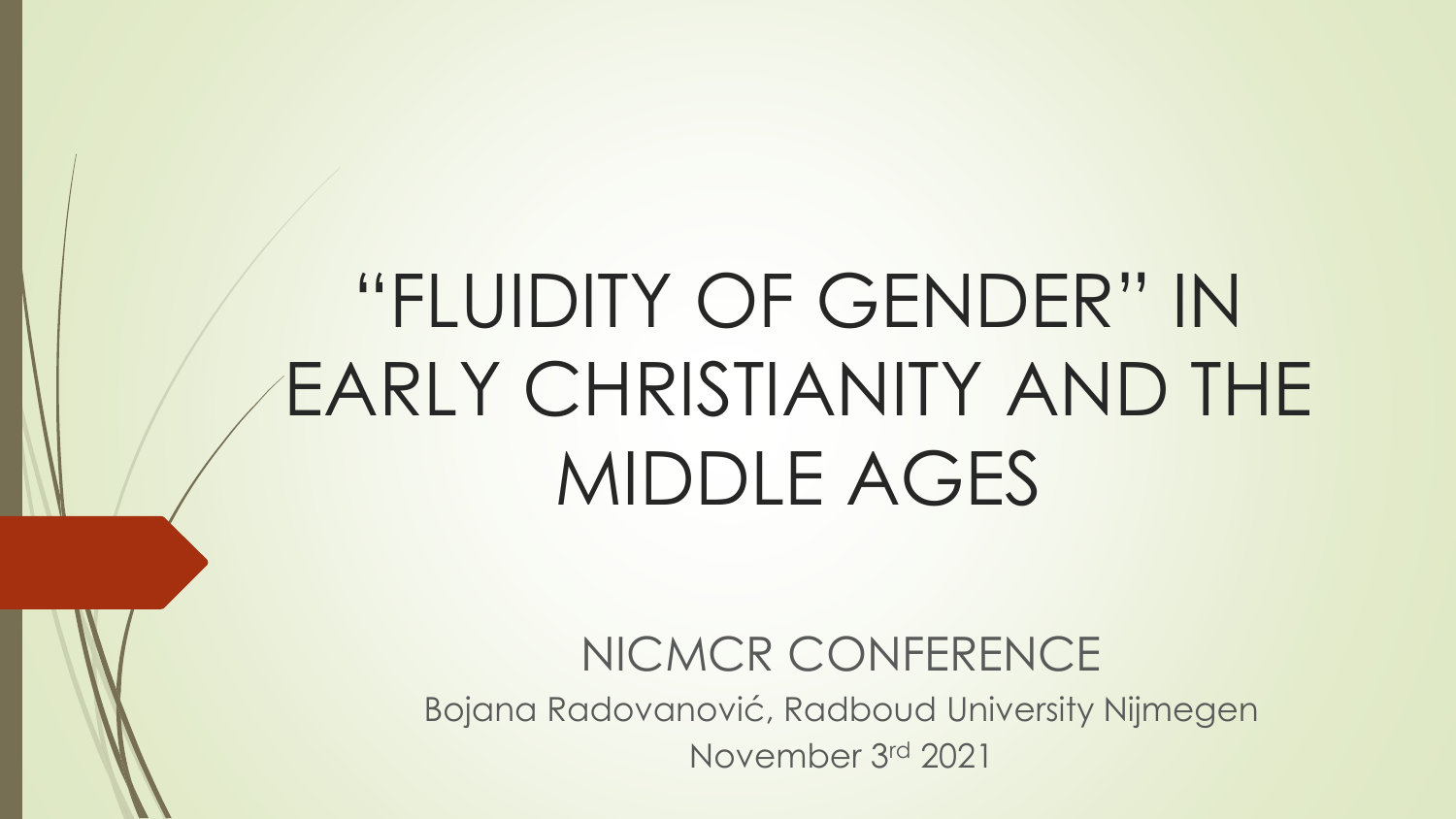#### *NORMA* AND *NATURA*

- The term *norma* extends figuratively to refer to a rule or precept (of practice or behavior)
- The question for further research is whether *norma* was used in relationship to sexuality or sexual behavior in the Middle Ages
- Recent studies suggest that the determining term for sexuality is *natura*, with sexual activity judged according to whether it is natural or against nature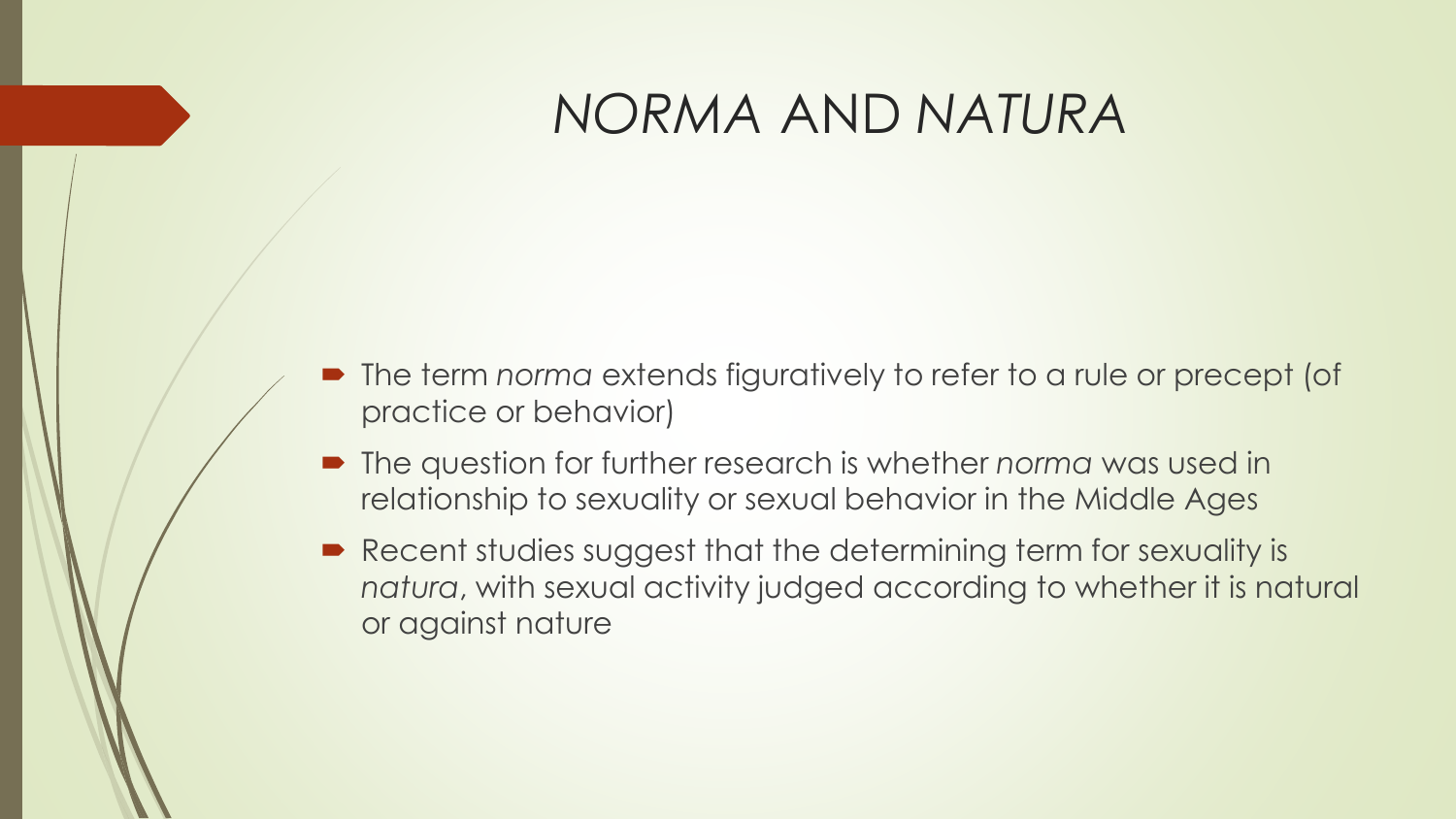#### SCRIPTURES, CHURCH FATHERS AND THEOLOGIANS on gender

- "The women shall not wear that which pertaineth unto a man, neither shall a man put on a woman's garment; for all that do so are an abomination unto the Lord thy God" (Deuteronomy 22:5)
- St. Paul: "There is neither Jew nor Gentile, neither slave nor free, nor is there male and female, for you are all one in Christ Jesus." (Galatians 3:28)
- Philo of Judaea: the male is superior to female because he represents the more rational parts of the souls, while the female represents the less rational; the easiest way for women to approach the male level of rationality is for them to deny their sexuality and remain virgins (*Questions and Answers on Genesis*, trans. Marcus, London 1961)
- St. Jerome: "as long as woman is for birth and children, she is different from man as body is from soul. But when she wishes to serve Christ more than the world, then she will cease to be a woman and will be called man." (*Commentarius in Epistolam ad Ephasios*, PL XVI:657)
- St. Ambrose: "She who believes progresses to perfect manhood, to the measure of the adulthood of Christ." (*Expositionis in Evangelius secundum Lucum*, PL XV:1938)
- St. Thomas Aquinas: "…woman is naturally subject to man" (*Summa Theologica*, New York 1947, 1, p. 92)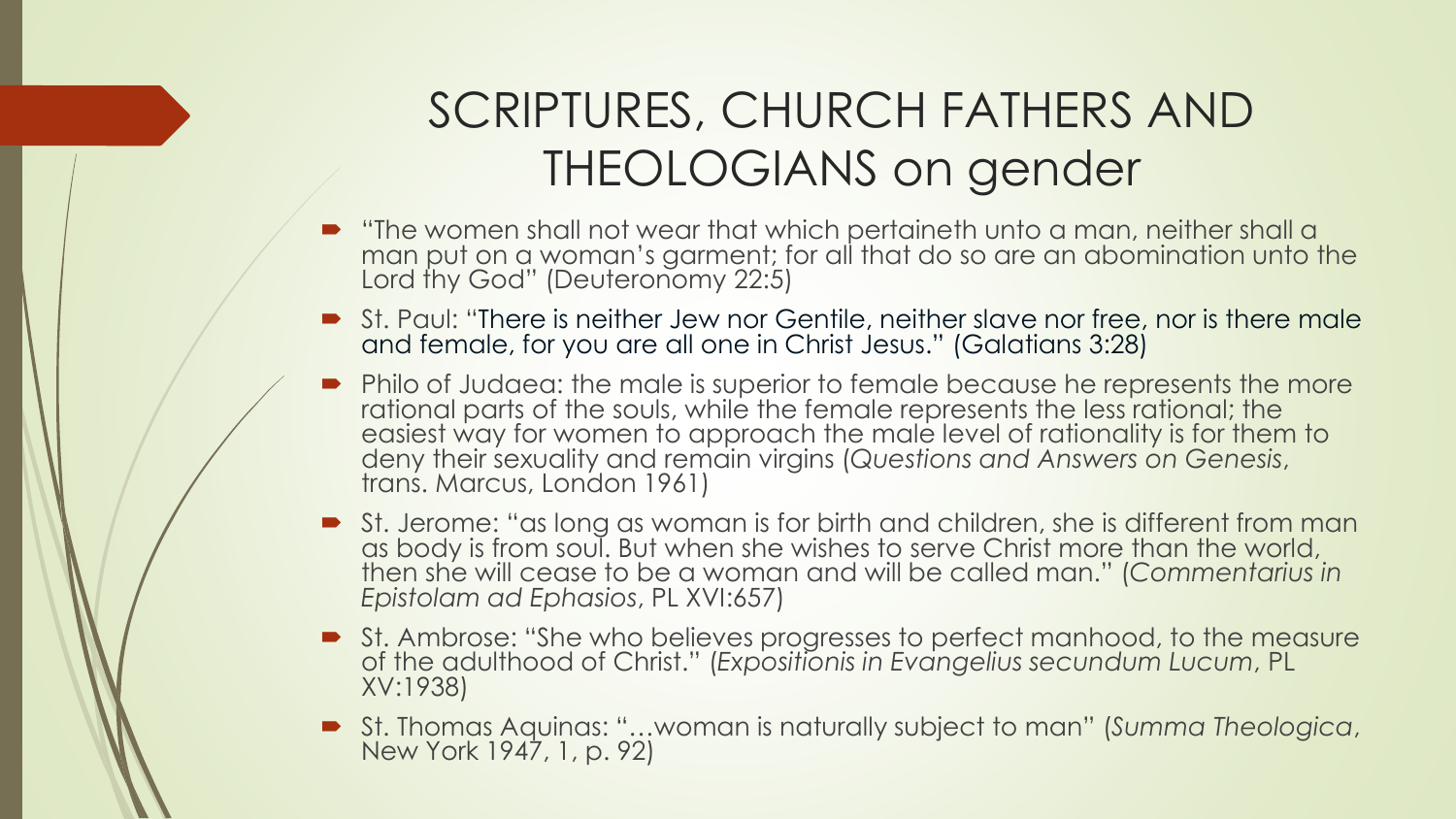#### OLD TESTAMENT

- $\blacksquare$  The only general prohibitions against male homosexuality in Hebrew scripture appear in Lev. 18:22 and 20:13 (in addition, Deut. 23:18 prohibits male and female cult prostitution)
- A passage of the Holiness Code in Leviticus, dated as postexilic, and was probably written in Judaea, not in Babylonia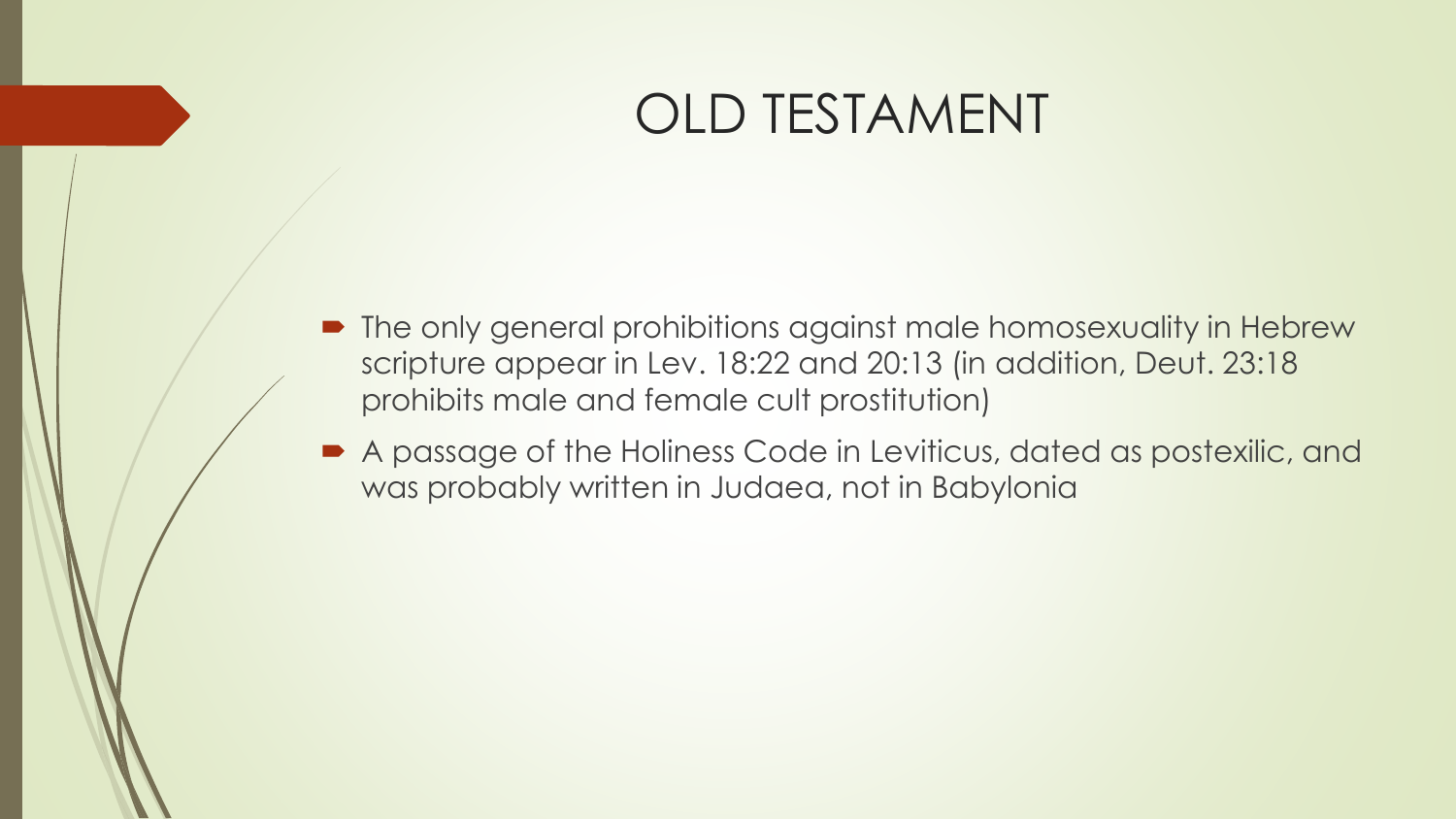#### ASCETICISM

- Greek and Roman philosophers
- **Early Christian ascetic literature**
- Gnostic writings
- **Monastic communities**
- **Dualist heresies**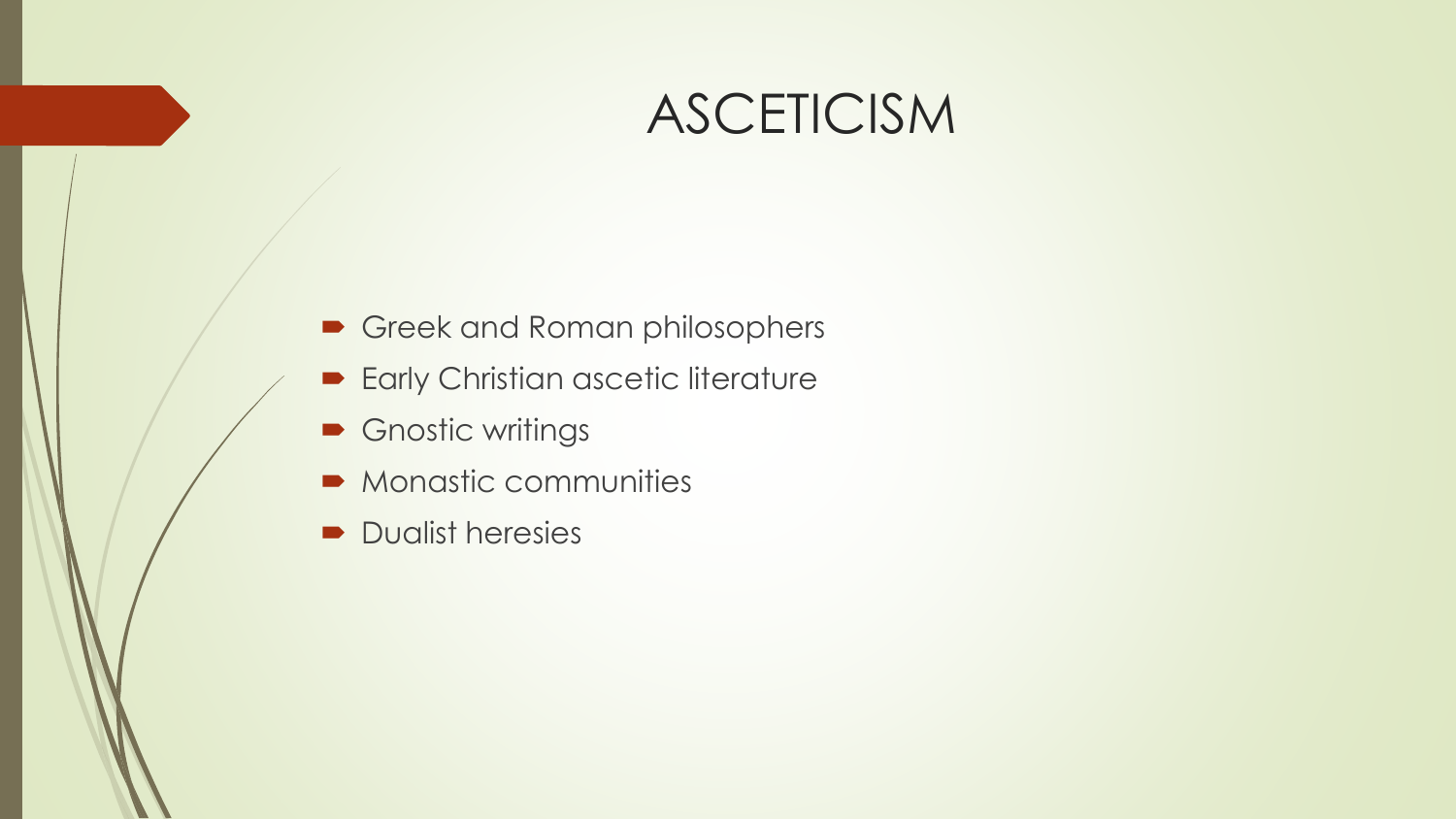#### VIRGINAL SPIRIT: ALLEGORICAL INTERPRETATION – *anima* vs *spiritus*

- In the Gnostic texts (The Naassenes, The Valentinians)
- The Gospel of Thomas: "I will draw her (Mary Magdalene) male so that she also may become a living spirit like you males. For every woman who has become male will enter the kingdom of Heaven" (Jean Doresse, *The Secret Books of the Egyptian Gnostics: An Introduction to the Gnostic Coptic Manuscripts discovered at Chenoboskion, with an English Translation and Critical Evolution of "The Gospel according to Thomas"* [New York, 1960], p. 370)
- Female transvestite saints can be seen as the female counterparts to those self-emasculated "Eunuchs for God" (Matt. 19:12)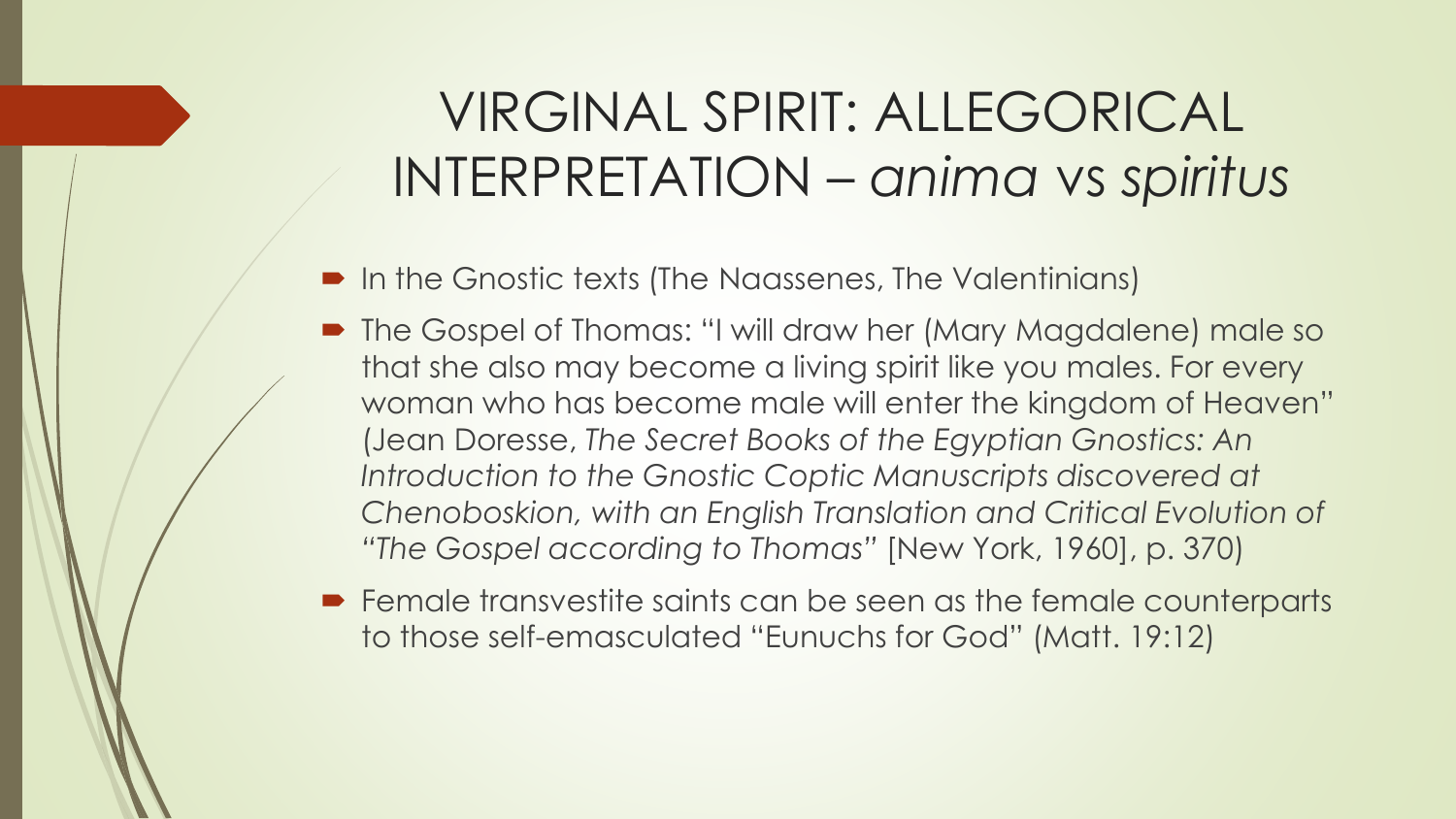#### CHALLENGING THE ESTABLISHED ORDER

- **•** Transvestism spread in the Eastern church and represented a challenge to the established ecclesiastical and social order, similarly to heresy
- It was formally banned at the Synod of Gangra in ca. 350
- The Theodosian Code (in 435): Prohibition of female tonsure (12.2.17)
- Danger of the status loss and of the crossing of the boundaries
- Differently to male cross-dressing, female cross-dressing was tolerated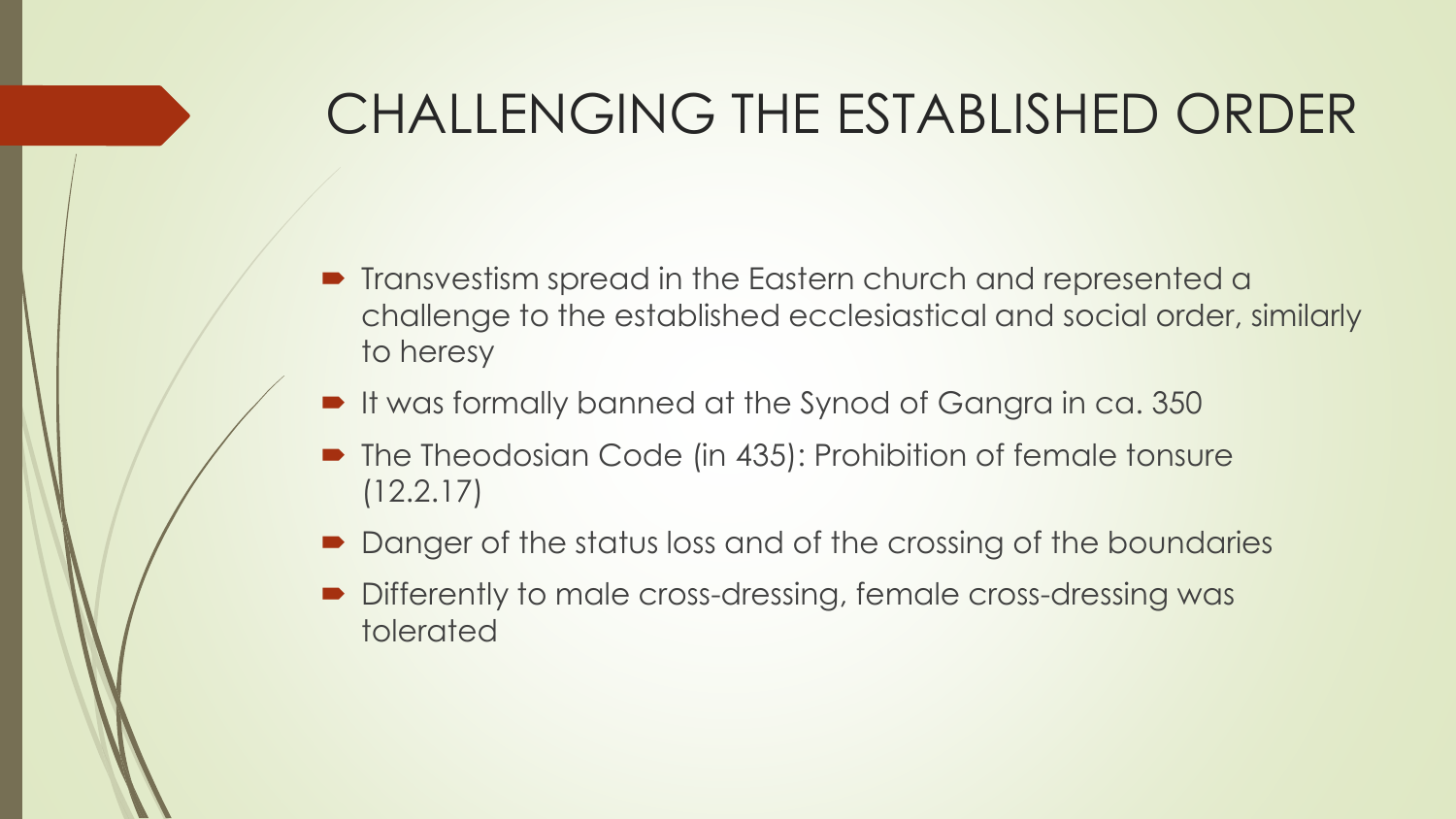#### SYNOD OF GANGRA(ca. 350)

#### The Synod condemned:

- Women wearing men's clothing under the pretense of asceticism
- Women cutting off their hair "from pretended asceticism"
- Although merely a local synod, its decisions were later ratified by the Council of Chalcedon (451, the Fourth Ecumenical Council), which bore high importance for the early history of Christianity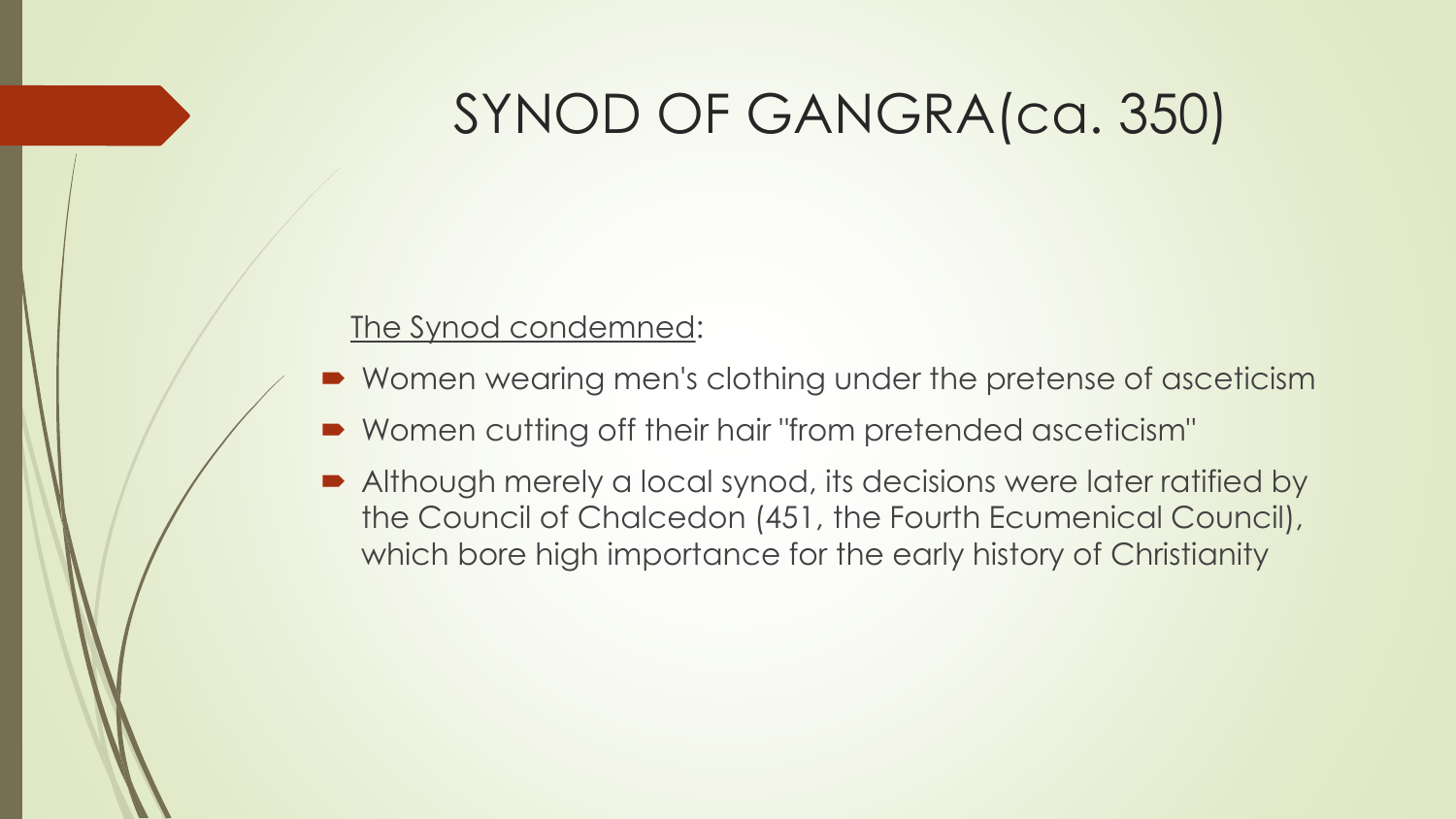#### **PATRISTICS**

- The Patristic literature of the 4th and early 5th centuries shifted the focus by making virginity a major component of personal purity
- Sexual abstinence replaced martyrdom as the prescribed means of imitating Christ, *imitatio Christi*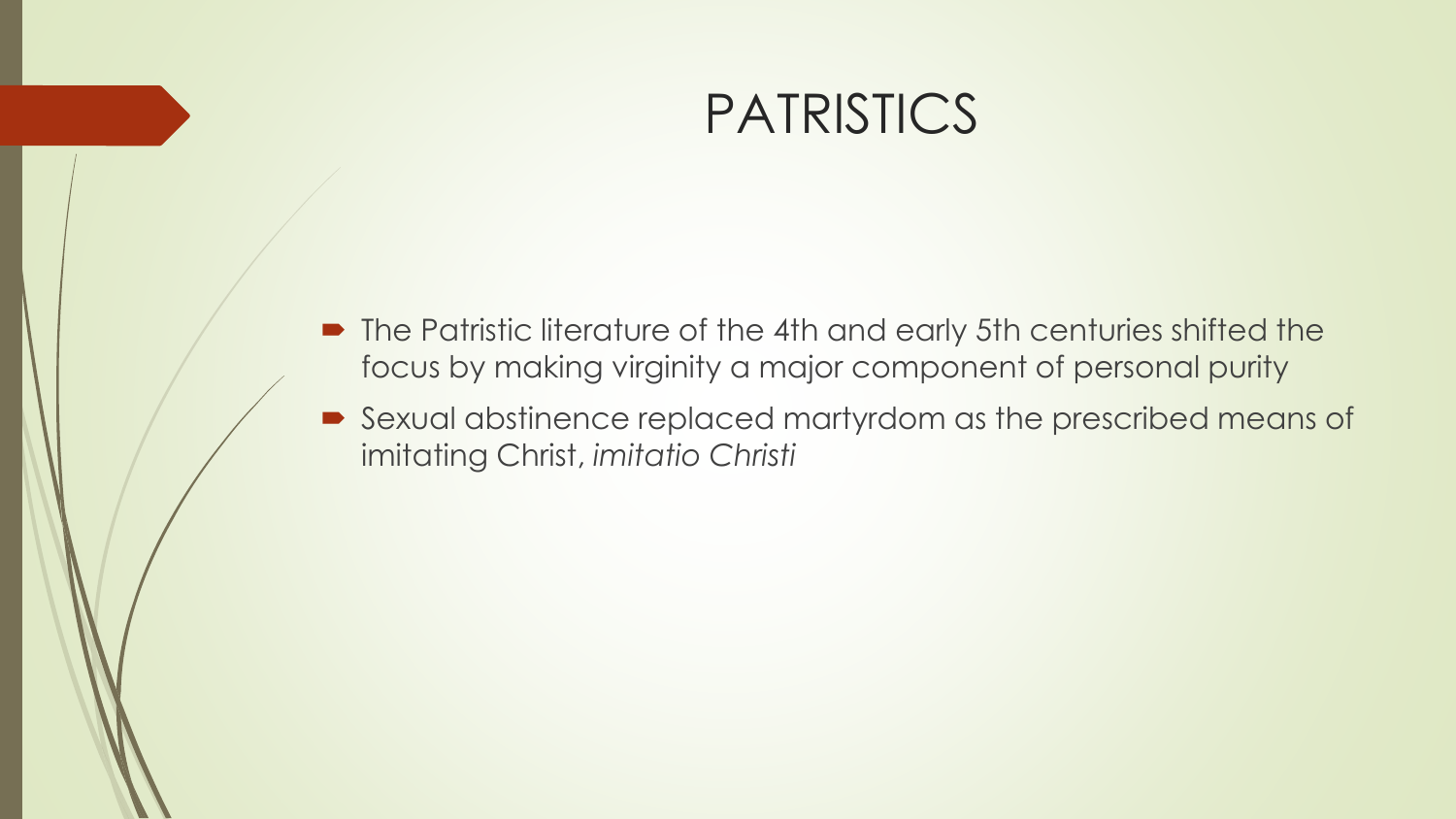#### HOMOSEXUALITY seen through the lenses of the Early Christian theologians

- Early Christian opposition to homosexuality reflected a broader rejection of sexual experiences which did not lead to procreation within marriage
- The even-handed treatment of heterosexual and homosexual offenses in the writings of the early church fathers (St. Basil of Nyssa, St. Gregory of Nyssa)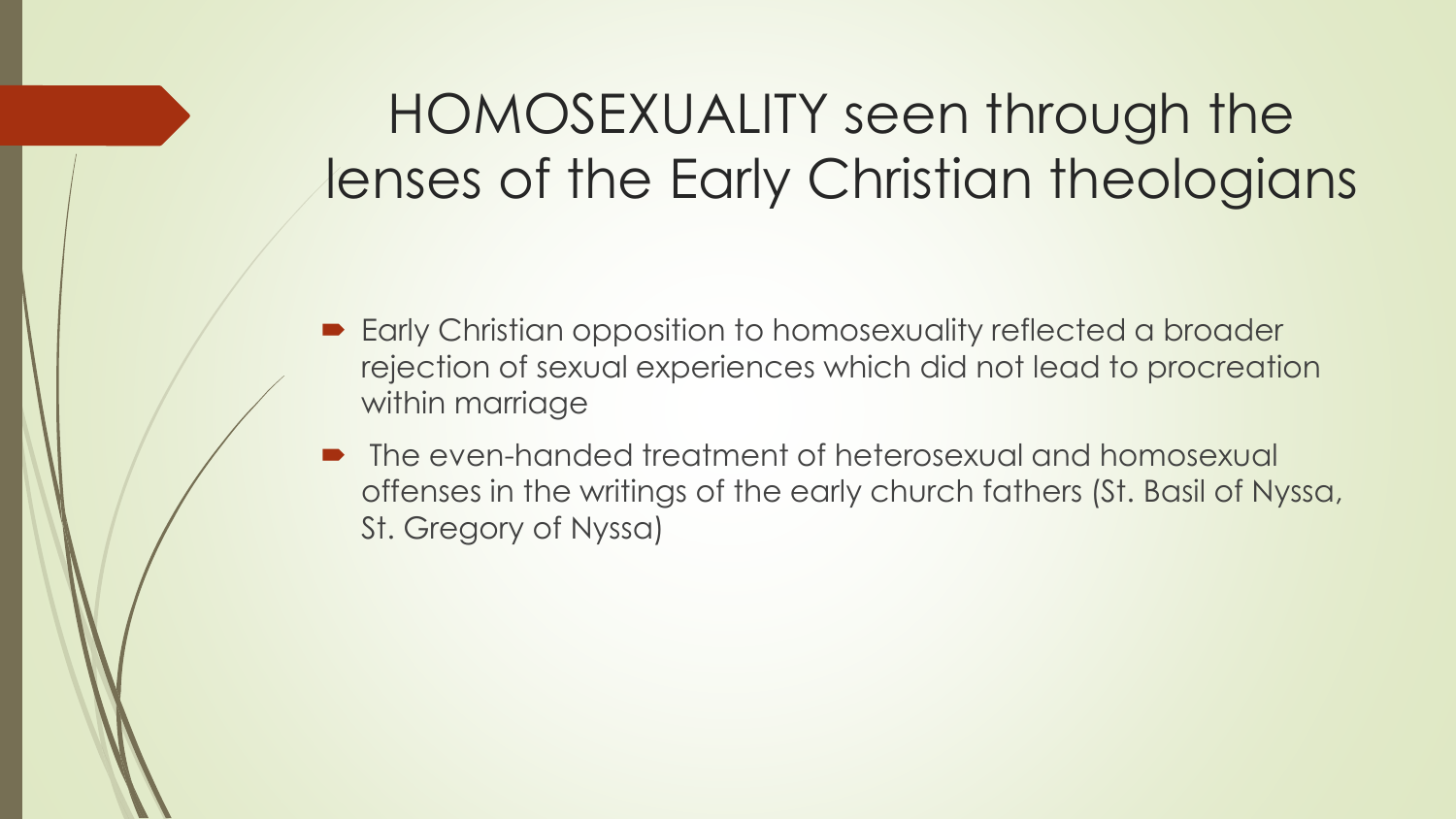#### COUNCIL OF ELVIRA (309)

- The Council of Elvira was the first council to formulate canons for the regulation of sexuality
- The one dealing with homosexuality specified that men who engaged in sexual relations with boys should not be admitted to communion even at death
- Other canons specified the same rigorous penalties for adulterous women and women involved in prostitution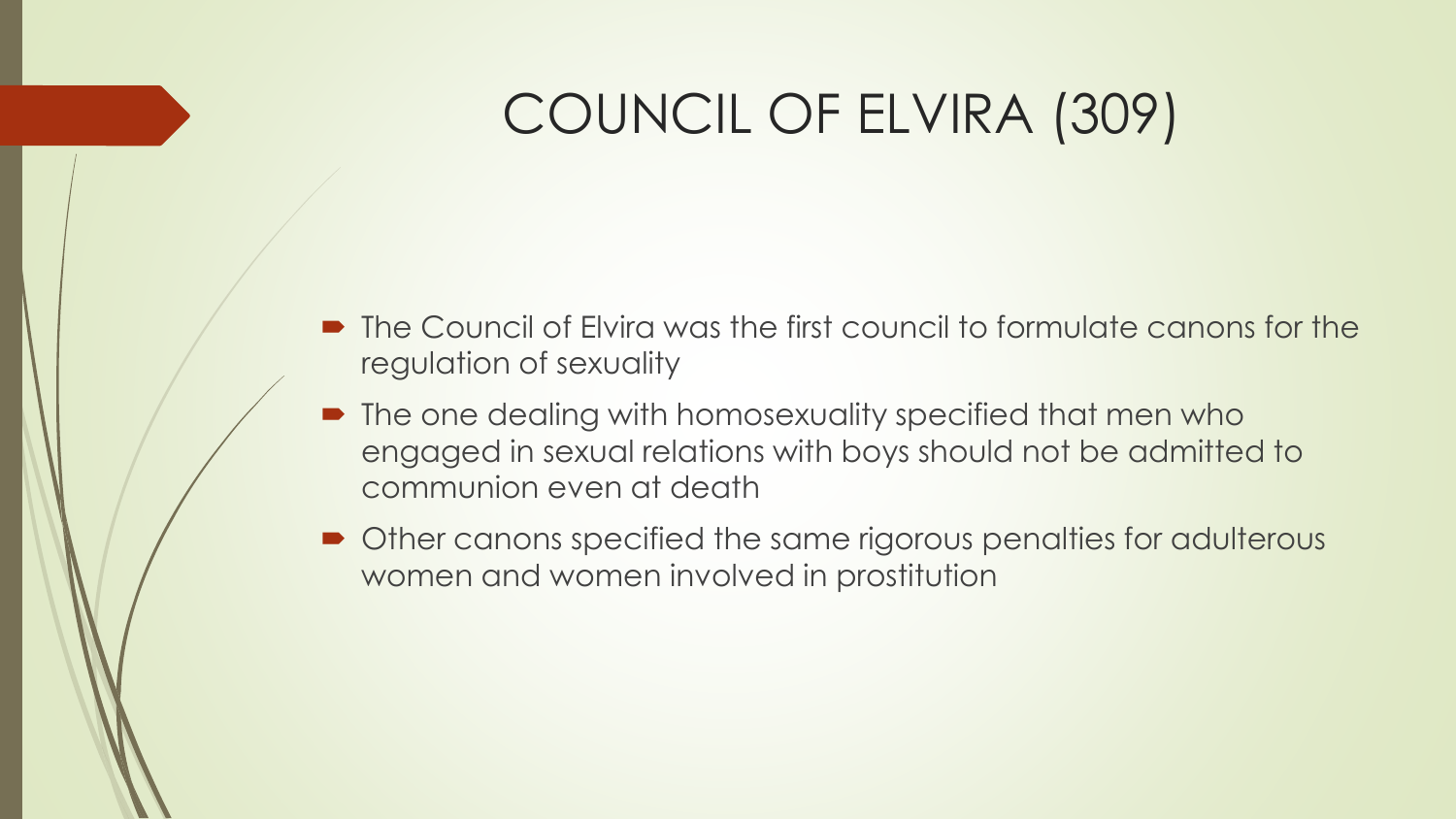#### HERETICS AND SEXUAL NORMS

- Homosexuality as such was not viewed as heresy, and heretics were not identified with homosexuals, but various heretical groups were accused of violating the norms of "sexual morality", including homosexual relations
- This accusation was especially aimed at the Cathars (and members of other dualist movements), who refused marriage and procreation – and were consequently charged with preferring homosexual relations
- By these denunciations the heretics and homosexuals were often brought into one general aggroupation of sinners
- The opposition to homosexuals was bound to law, but they were not executed, as were the heretics
- By all means: heresy represented a greater sin than homosexuality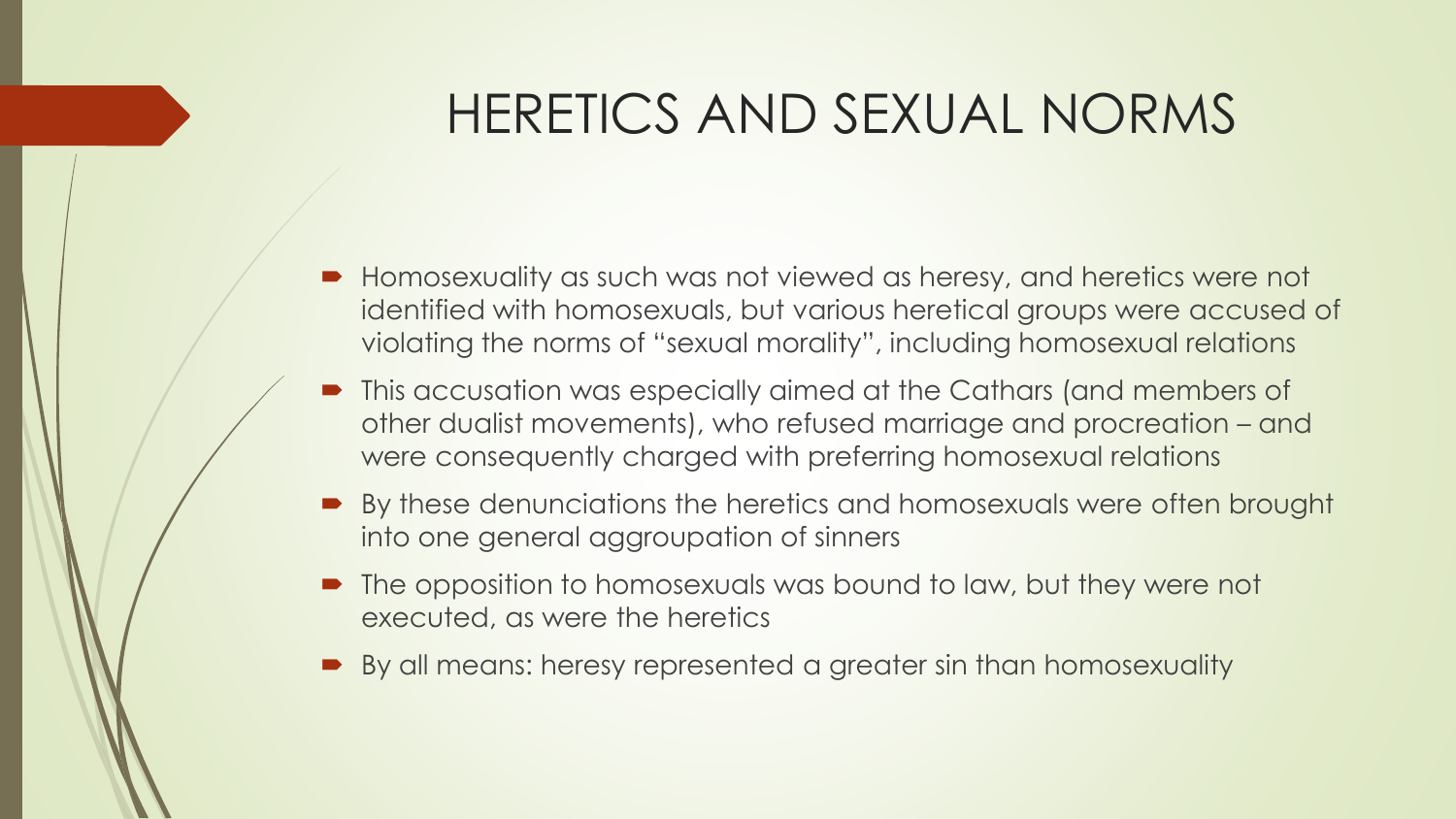#### JUSTINIAN'S LEGISLATION (r.527-565)

- Homosexuality threatens not the individual sinner but the entire community
- *Novellae*: 77 and 141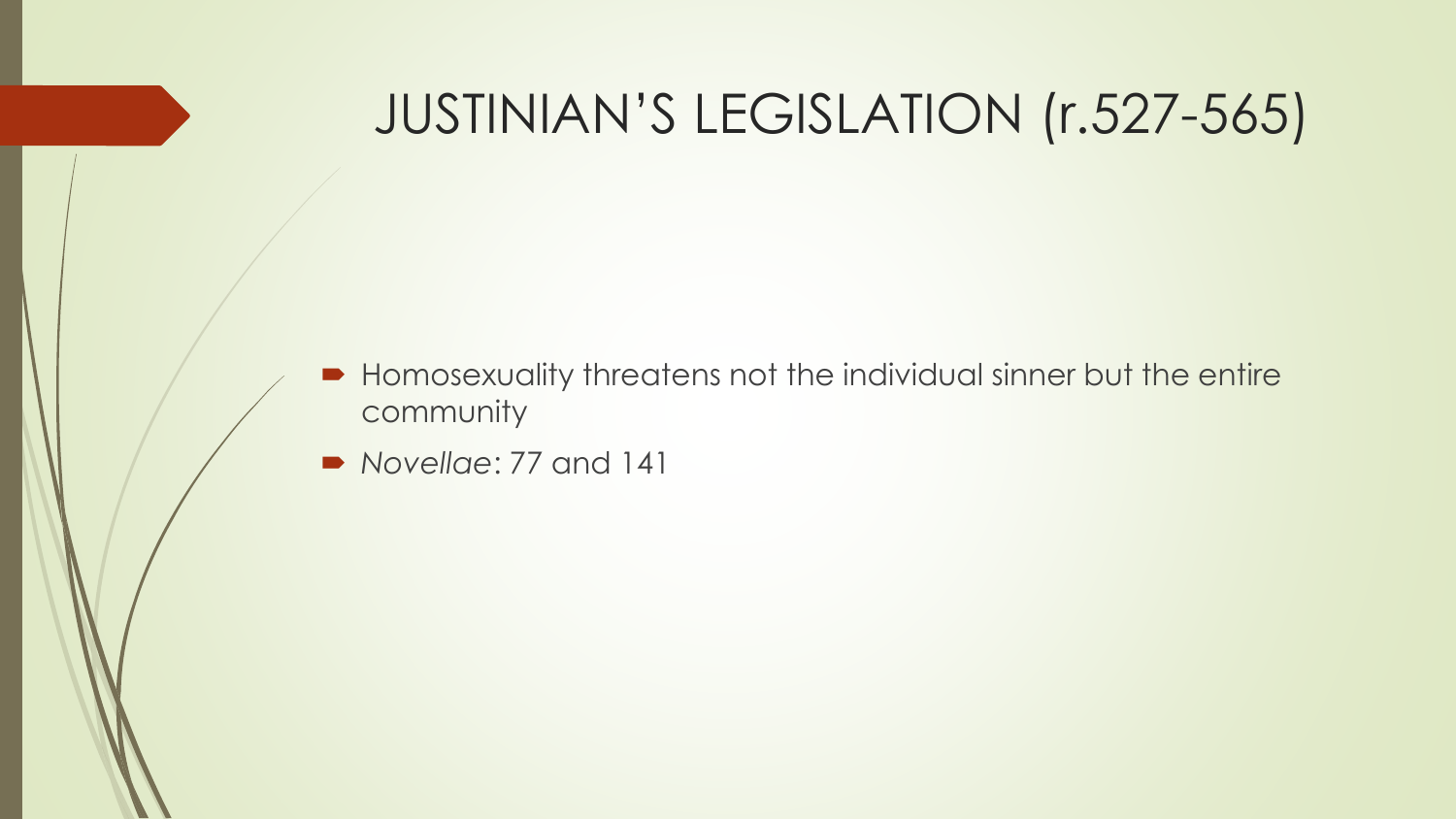### LEGISLATION OF LEO III (717-741)

- The *Ecloga* of Leo III on sexual crimes treats homosexuality among other punishable sexual acts, such as, among other:
- **Adultery**
- **Fornication**
- **D** Incest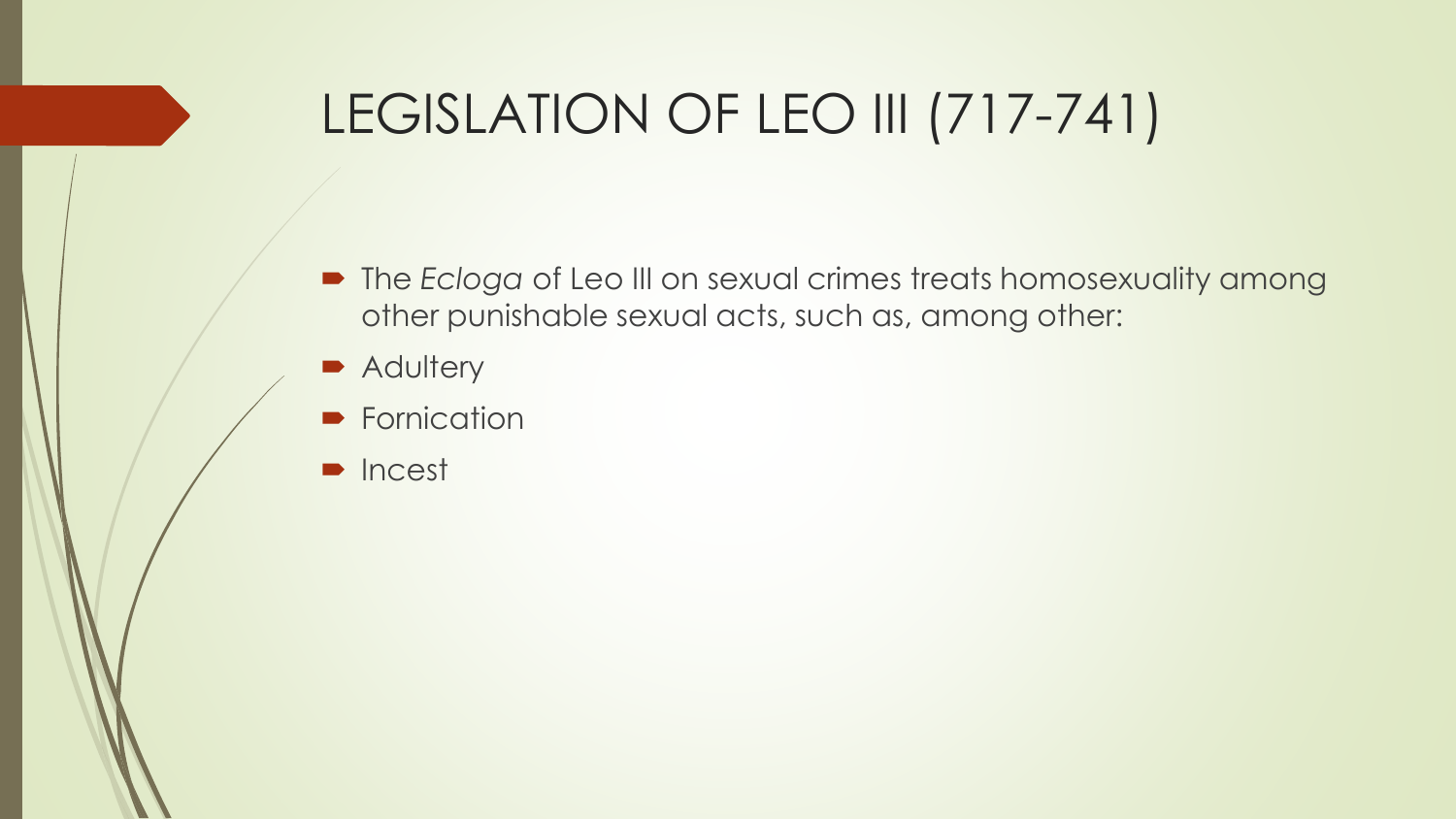#### BLURRED BOUNDARIES

- *Adelphopoiia*
- **Homoerotic**
- *Homophilia*
- Aristotle's definition of friends: "two souls in one body"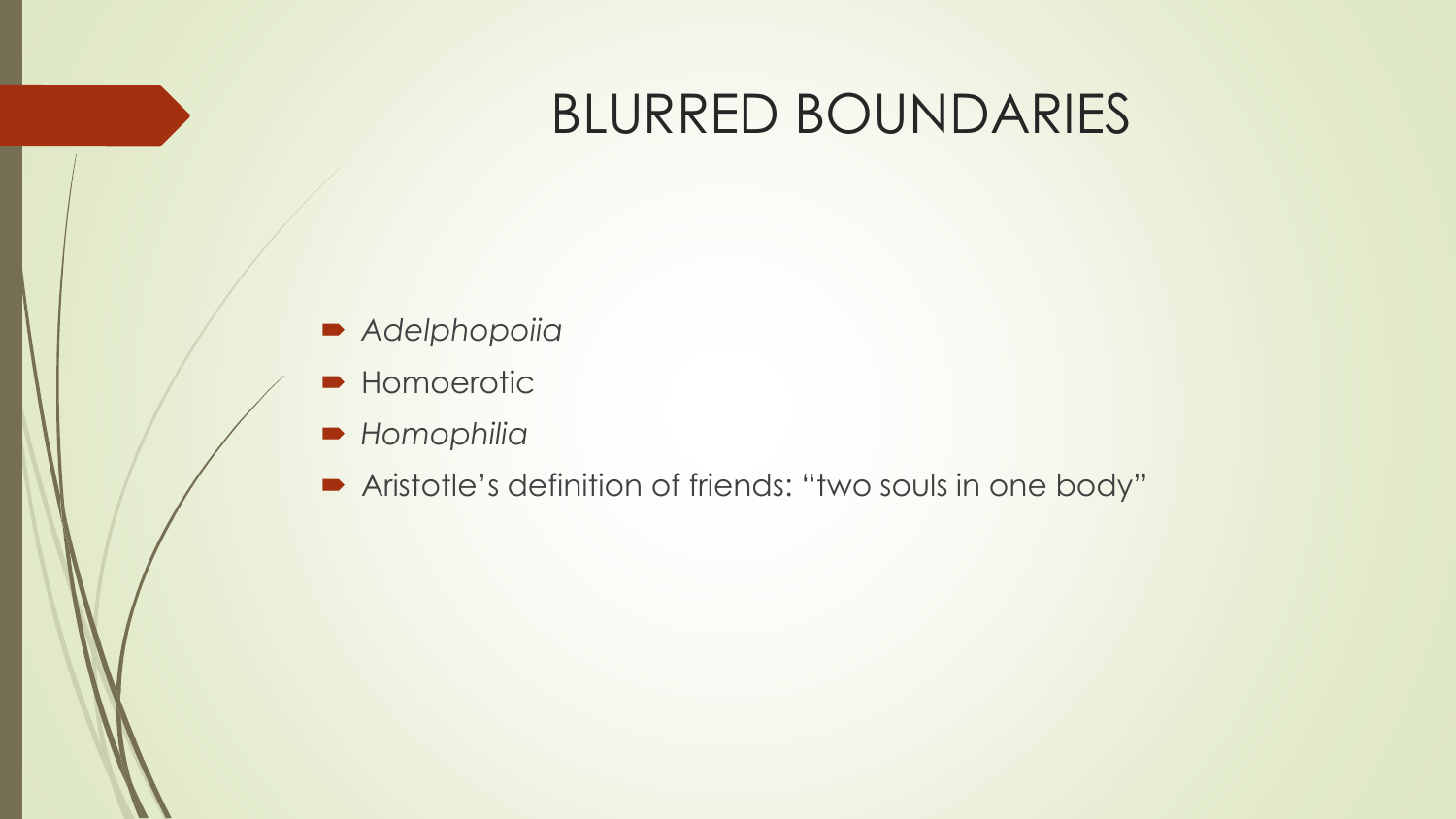#### HOMOSEXUALITY IN CLERICAL CONTEXT

- The *Liber Gomorrhianus* ("Book of Gomorrah") is a book authored by the Benedictine monk St. Peter Damian during the Gregorian Reformation, in ca. 1051
- The issue of homosexuality within the clergy is deeply related to the dignity of the priesthood
- Damian believed that the licentious behavior of the clergy undermined ecclesiastical authority and was beginning to provoke outbursts of violence from an outraged laity, which threatened civil order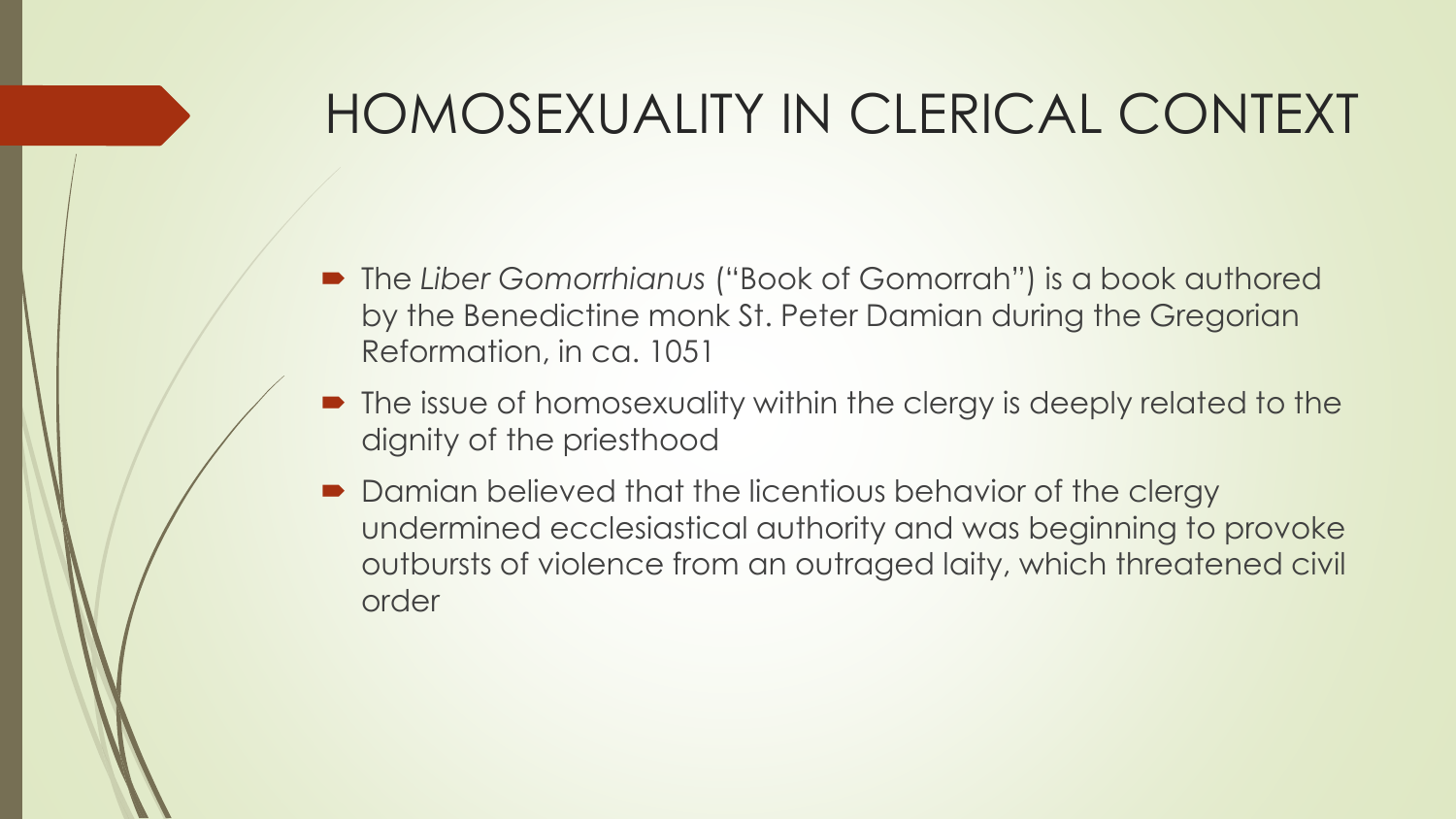# APPENDIX

TRANSVESTING IN PURSUIT OF ASSEXUAL VIRGINITY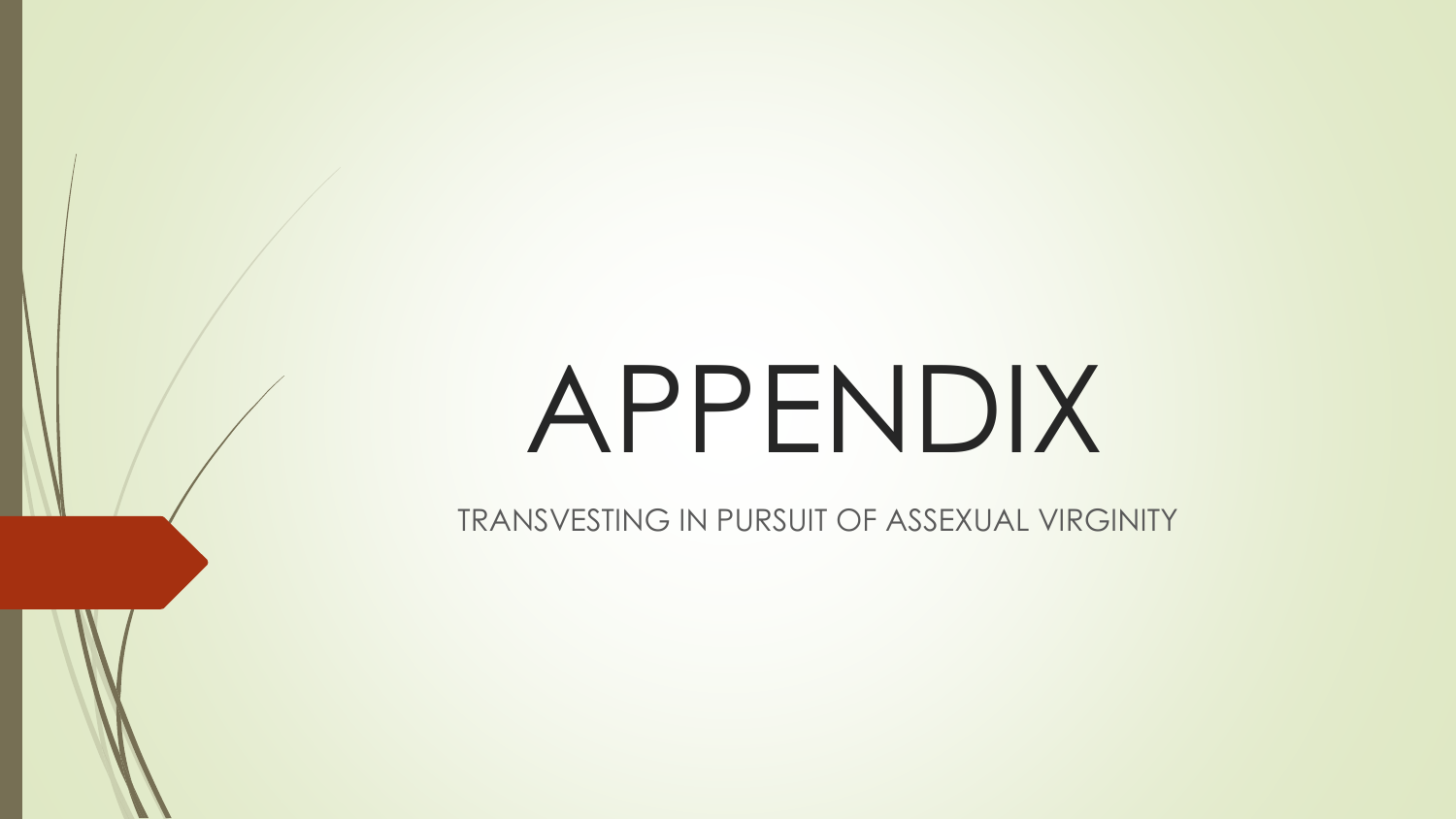#### TRANSVESTING FEMALE SAINTS (from the 2nd century onwards ): bottom-lines

- THE THEME HAS ARISEN IN THE AMBIANCE OF THE EARLIEST CHRISTIAN ASCETICISM (*Historia lausiaca* and *Historia monachorum in Aegypto*)
- RE-APPROPRIATING THE ANGELIC ASSEXUALITY AND THE ANGELIC STATE OF PERPETUAL VIRGINITY
- PERFORMING A VIOLENT RUPTURE WITH A FORMER MODE OF EXISTENCE MADE IN THE SERVICE OF AN IDEAL OF ANDROGYNOUOS PERFECTION
- STATUS OF THE BLESSED VIRGIN AS AN *AEIPARTHENOS* PERPETUAL VIRGIN: the Council of Ephesus in 431, upon which Mary was officially proclaimed Mother of God, *Theotokos*. Afterwards, in 553, the Second Council of Constantinople attributed the title *Aeiparthenos* to the Virgin, defining her as the Perpetual Virgin, and it was upon the Council of Lateran in 649 that Pope Martin I proclaimed the threefold character of Mary's virginity – before, during, and after the birth of Christ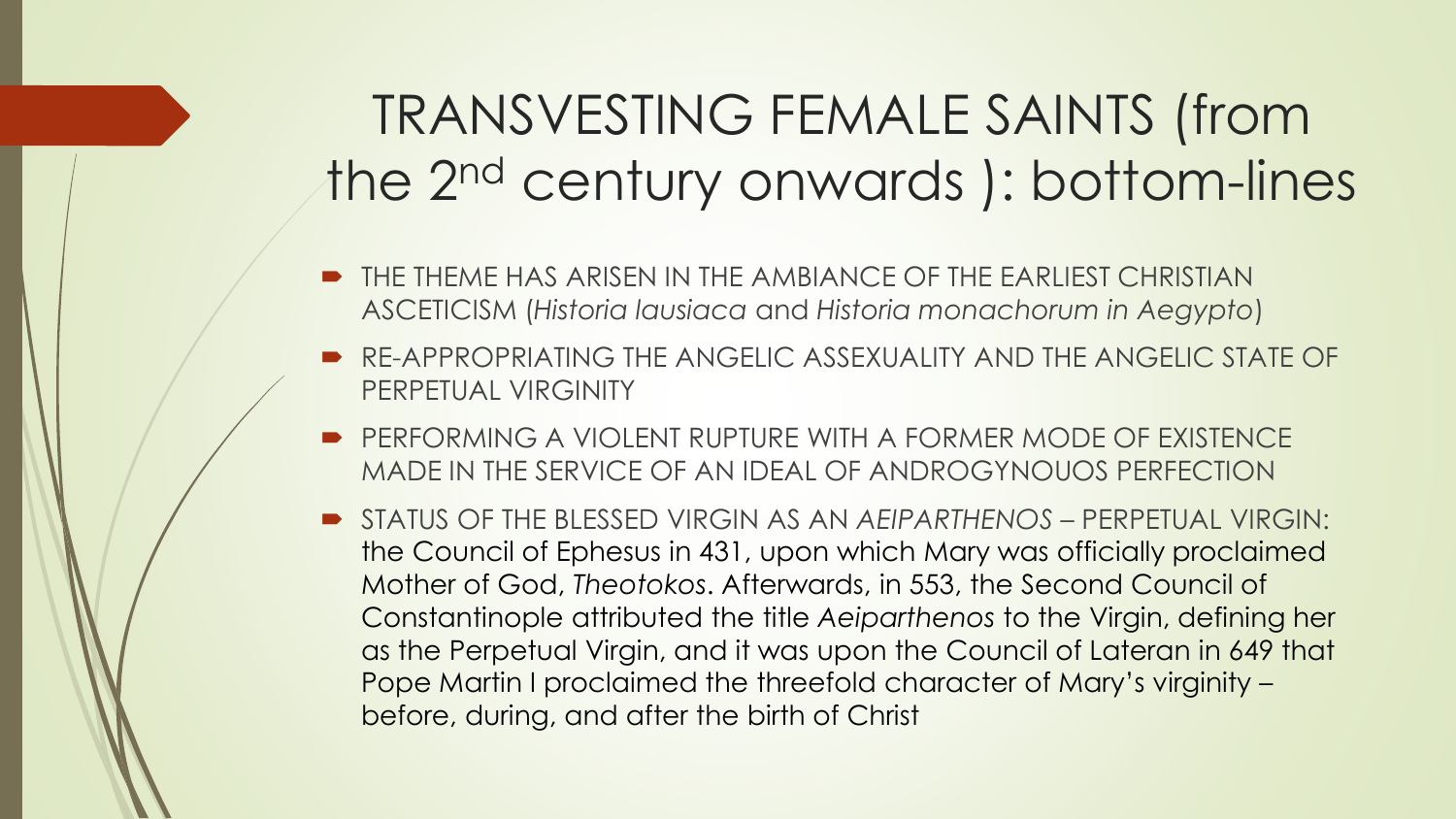### HAGIOGRAPHICAL TRANSVESTISM: THE NARRATIVE SCHEME

- For different reasons, mainly in the aim of preserving the virginity, threatened by a marital union (or after having become a widow), a young girl or a woman decides to leave her family, put on the male clothes, and join the monastic community
- Usually it is only at her death that her true identity is being revealed
- The narrative is thus constructed with the following elements: escape – transvesting and ascetic life – discovery and acknowledgment of the real identity
- She was led by the deep urge to discover the angelic perfection
- Sociologically observing, there may have also been material difficulties to find a female convent at that precise moment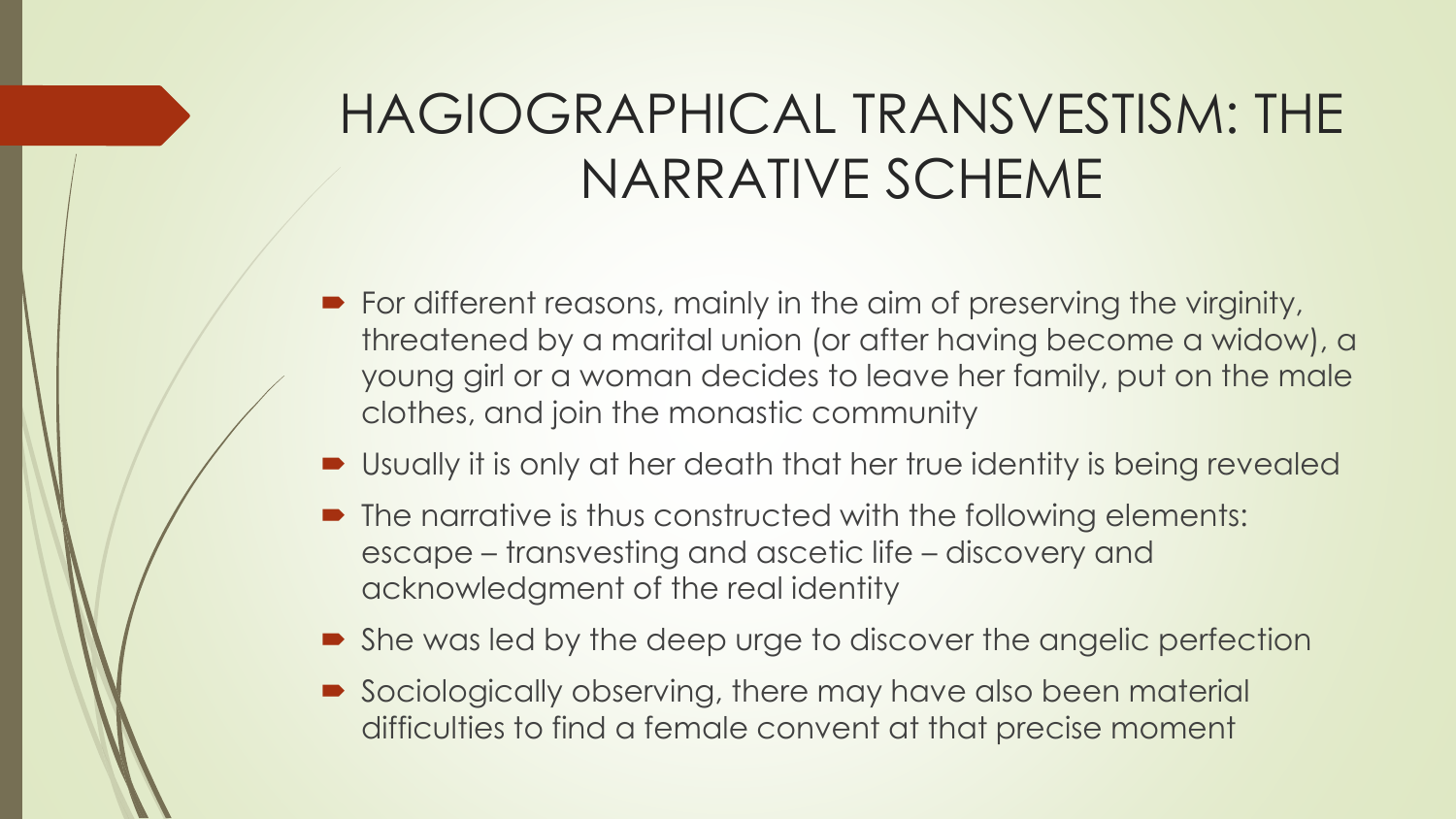#### TRANSVESTED FEMALE SAINTS

- Saints Hilaria, Euphrosyna, Eugenia, Apollinaria, Antonina, Theodora, Pelagia, Matrona, Glaphyra, Euphemiana, Anastasia, Susanna, Anna, Marina
- **Differently to St. Onesima, they were mistaken for** eunichs, but in Onesima's case, the hermits knew that Onesima was "by nature a woman, not a man"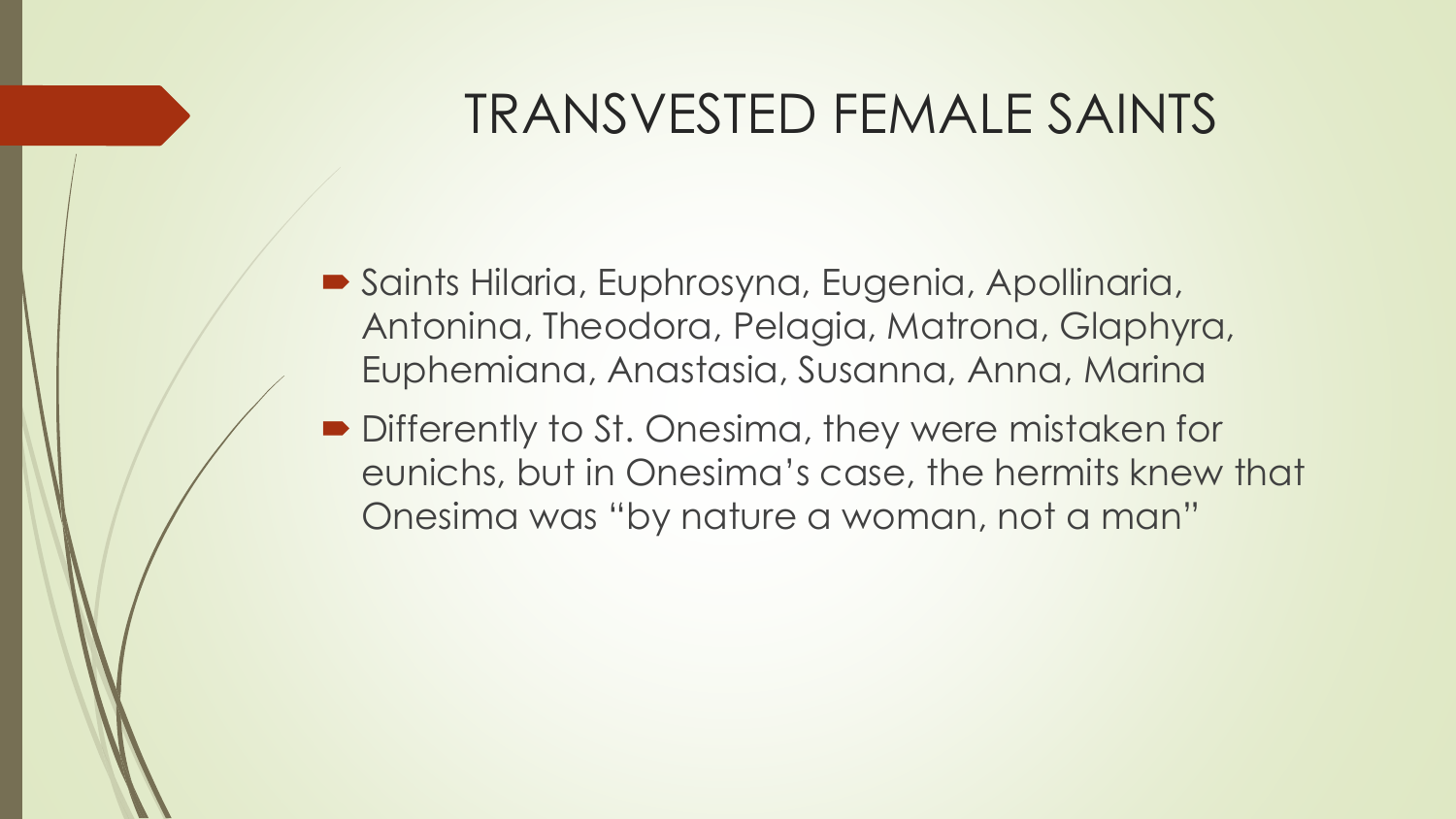#### REPENTANT PROSTITUTES

**Pelagia was a prostitute in Antioch. She converted to** Christianity. Not wishing to be identified with her past, Pelagia left Antioch dressed as a male, and found refuge on Mount Olivet, where she lived as a man known as Pelagius who was admired for his asceticism and holiness. It was only after her death that her gender was revealed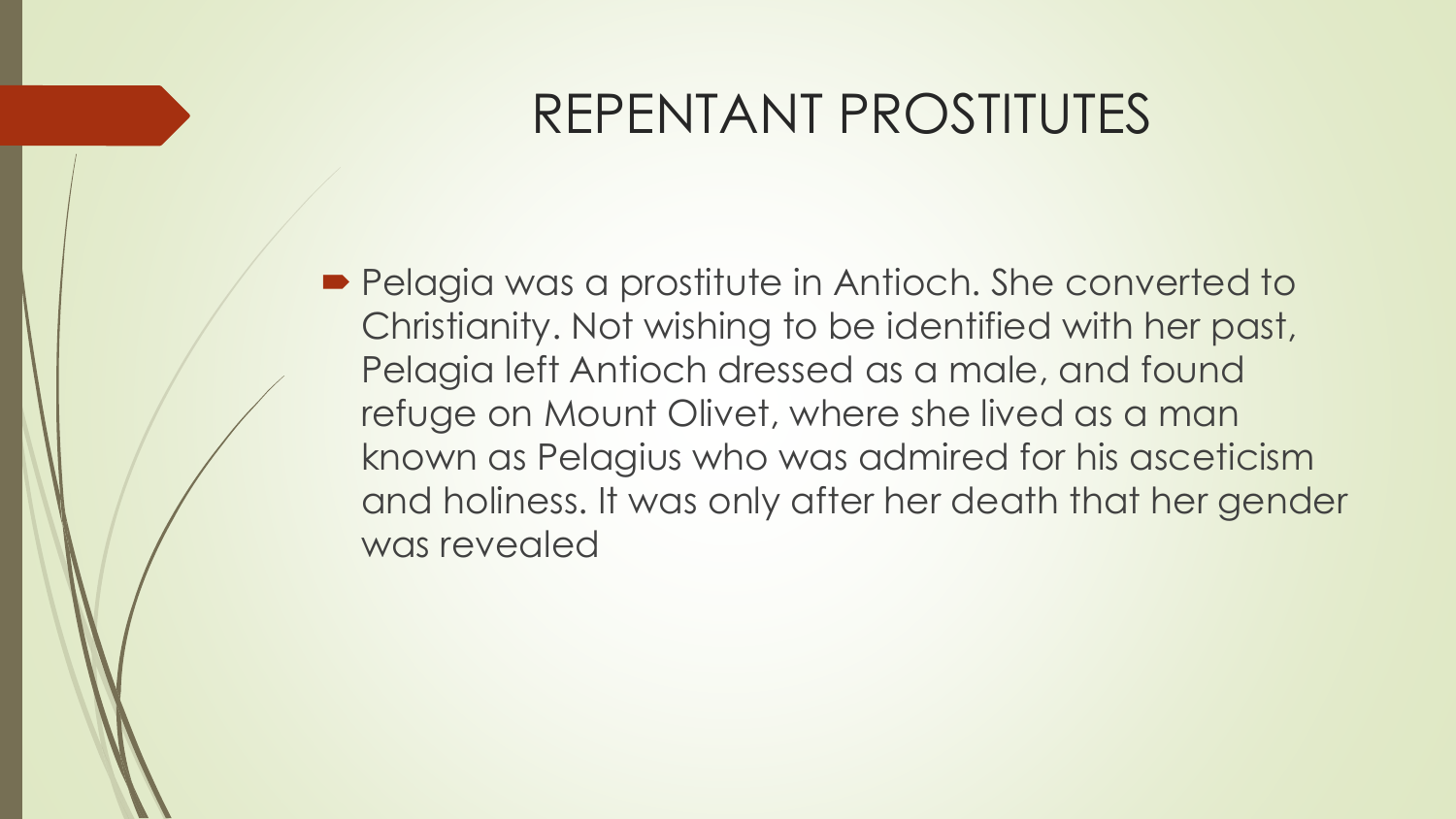#### ST. EUGENIA (end of 2nd century)

- Eugenia was a daughter of Philip, prefect of Alexandria under emperor Commodus, and received the finest liberal education in Latin, Greek and philosophy
- Although she has been raised by pagan parents, she became Christian in spirit
- She visited Christians living in the suburbs of Alexandria
- Since the bishop admitted no women to his community, Eugenia disguised herself as a man and approached the monastery. Eugenia was brought to the bishop.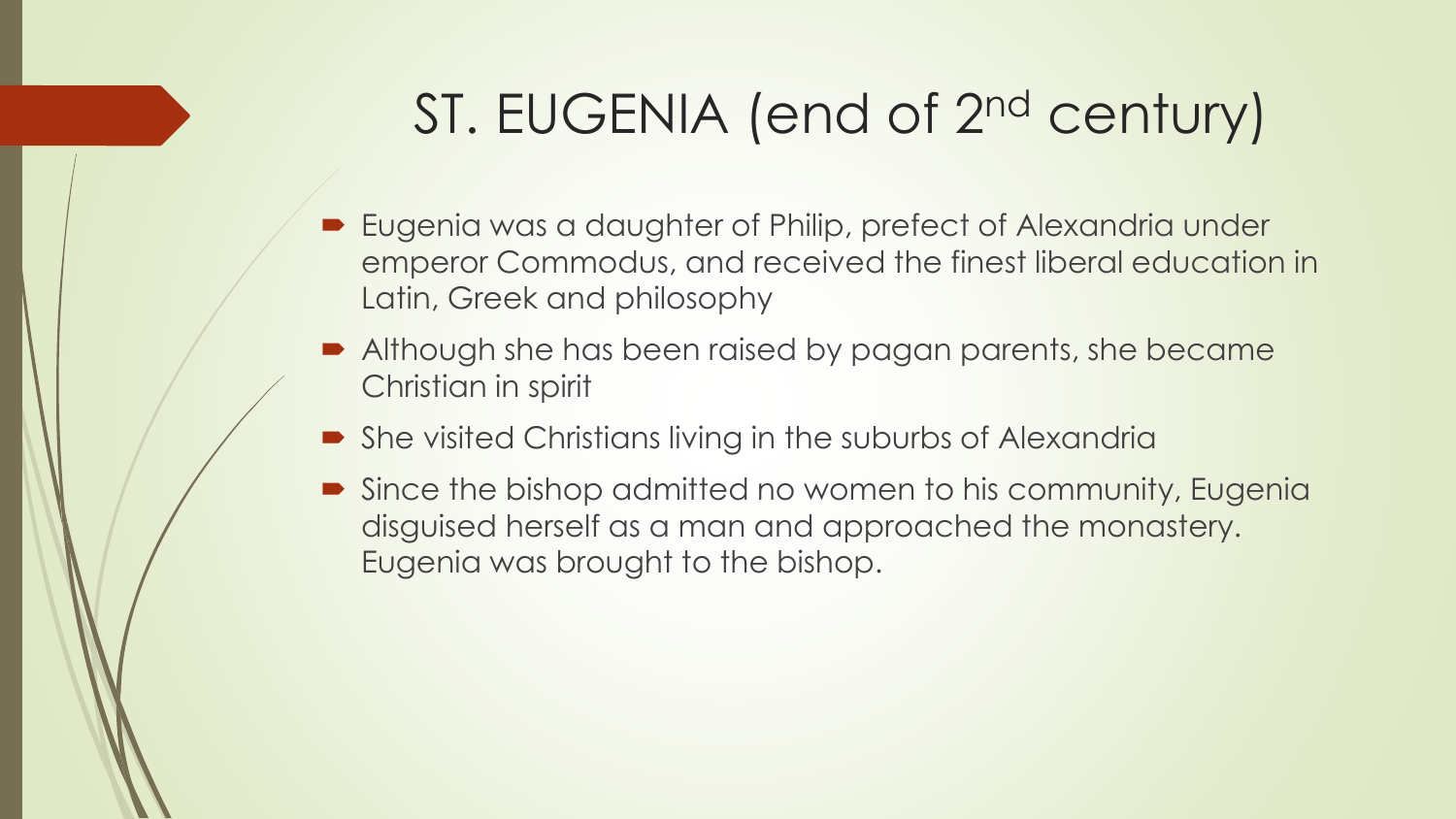#### ST. EUGENIA – continued -

- The bishop, warned by a dream, allowed her to remain in the monastery in the male attire
- Eugenia became famous for performing miraculous cures
- A lady named Melanthia fell in love with her, and Eugenia rejected her advances
- Melanthia, enraged, accused Eugenia for misconduct
- **The governor ordered the Christians put to tortures, but Eugenia,** chained, swore her innocence before the prefect of the town (Eugenia's father)
- Eugenia finally removed her disguise and revealed her identity, her entire family was baptized and a new emperor, Severus, remitted harshness towards Christians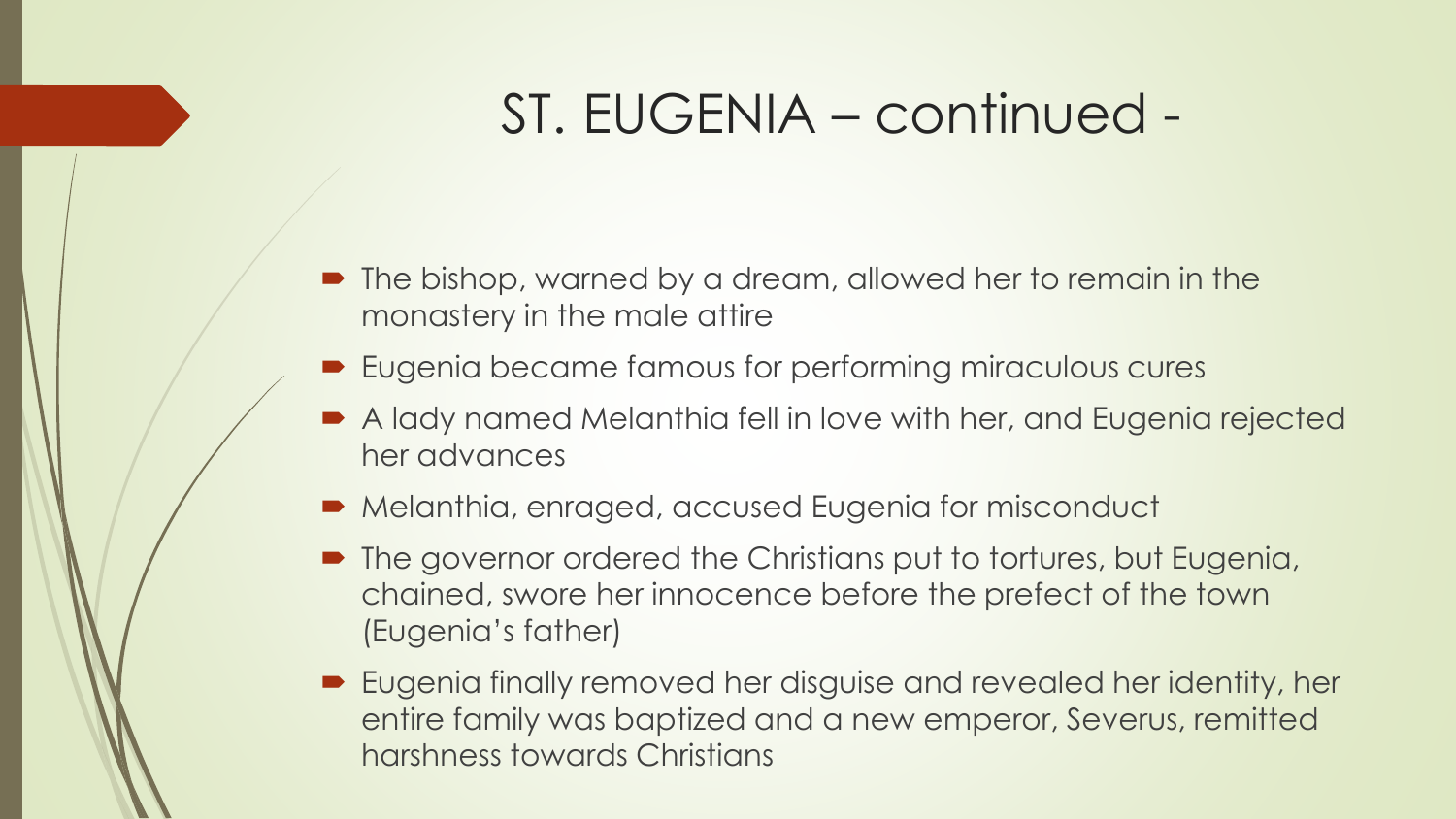#### ST. EUGENIA'S SPEECH

■ "...For so great is the power of his (Christ's) name, that even women who stand in fear of it achieve the dignity of men; nor can either sex claim a superiority in faith, since the blessed apostle Paul, the instructor of all Christians, says that in the Lord there exists no distinction between male and female, for we are all one in Christ. His rule I have wholeheartedly embraced and out of the faith I have in Christ, not wishing to be a woman but to preserve an immaculate virginity, I have steadfastly acted as a man."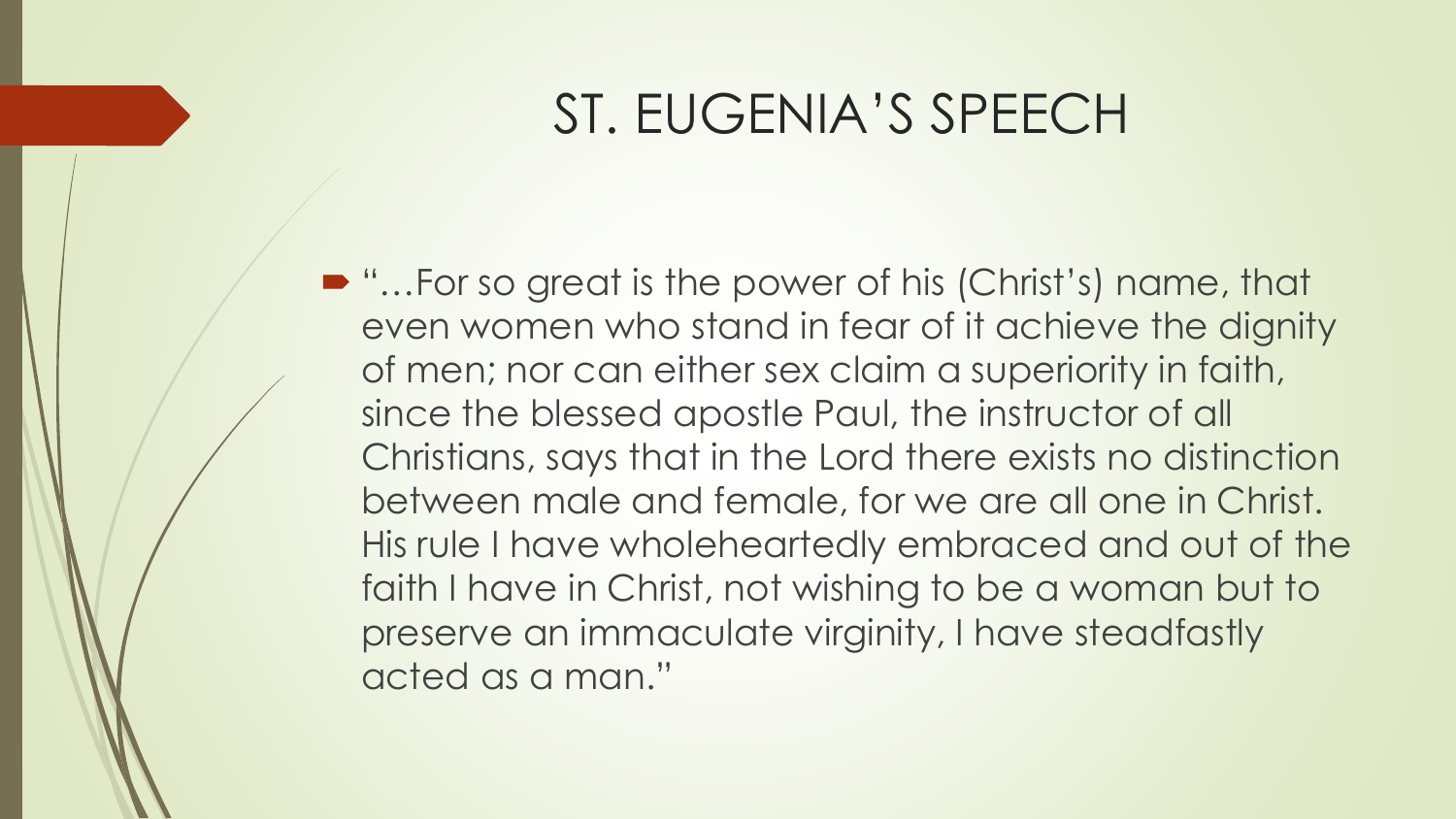#### St. MATRONA's cross-dressing

- When her trans-dressing was revealed, she said: "When I kissed the brethren I looked on them as angels of God…I did not press the lips of men but of impassive (ἀπαθέσιν) beings".
- Impassivity (ἀπάθεια)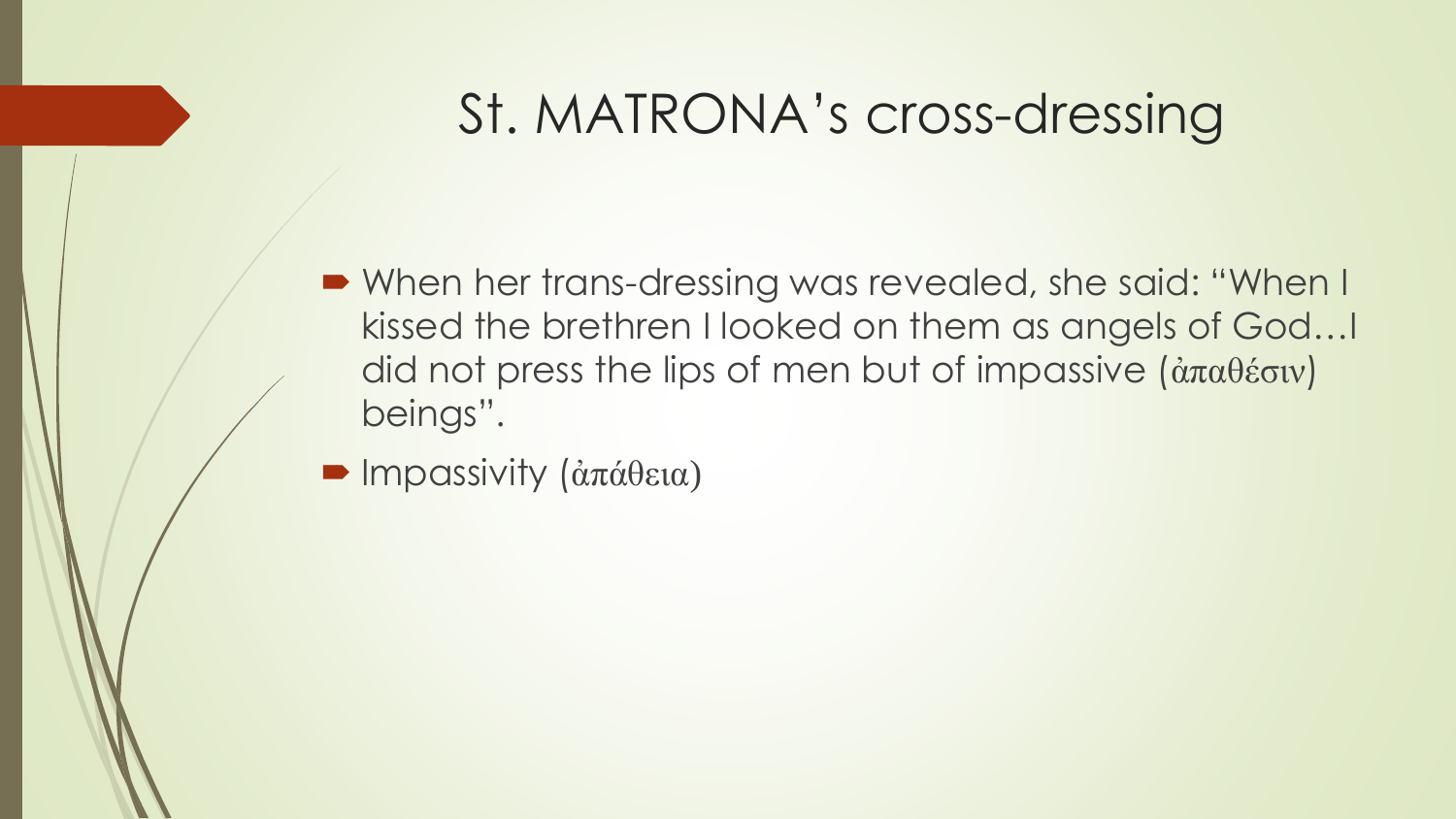### ANNA EUPHEMIANA, AN EUNUCH-WIFE (END OF THE 8TH CENTURY)

- Anna was born in Byzantium, as a child of a pious deacon. At the death of her parents, her grand-mother married her to a pious man, but her oncle protested and was against her marriage, intending a divine service for her
- Her husband later died, as she was pregnant with their child. She left the child to her relatives and decided to take up the ascetic life and went to the monastery, after having put on male clothes, and changed her name to Euphemianos. The abbot of the monastery received her and permitted her to stay with them
- Later she started to produce miracles and miraculous healings, of which was even the Patriarch of Constantinople informed and allowed her to build another monastery to which she left
- After her true sex was revealed, she continued with her ascetic life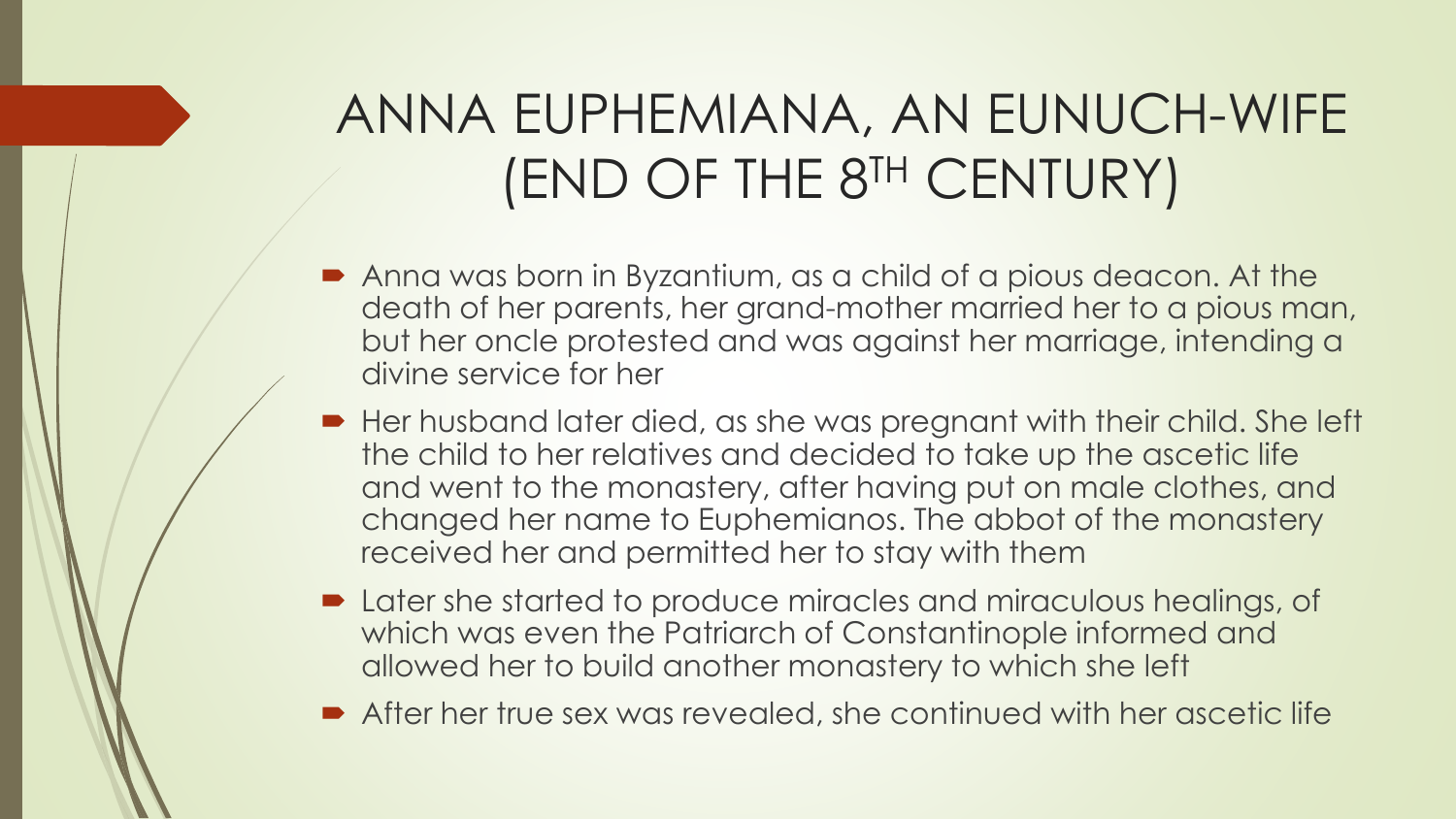#### LITERATURE

- Vern L. Bullough, "Transvestites in the Middle Ages," *Americal Journal of Sociology* 79 (1974), pp. 1381-1394.
- John Anson, "The Female Transvestite in Early Monasticism: The Origin and Development of a Motif," *Viator* 5 (1974), pp. 1-32.
- Évelyne Patlagean, "L'histoire de la femme déguisée en moine et l' évolution de la sainteté à Byzance," *Studi Medievali* 17 (1976), pp. 597-623.
- Joan Cadden, *The Meaning of Sex Difference in the Middle Ages* (Cambridge: Cambridge University Press, 1993).
- Carolyn Dinshaw, *Getting Medieval: Sexualities and Communities, Pre- and Postmodern* (Duke University Press: 1999).
- Stephen Morris, *When Brothers Dwell in Unity: Byzantine Christianity and Homosexuality (Jefferson, NC: McFarland, 2015).*
- Karma Lochrie, Peggy McCracken, and James A. Schultz, eds. *Constructing Medieval Sexuality* (Minneapolis: University of Minnesota Press, 1997).